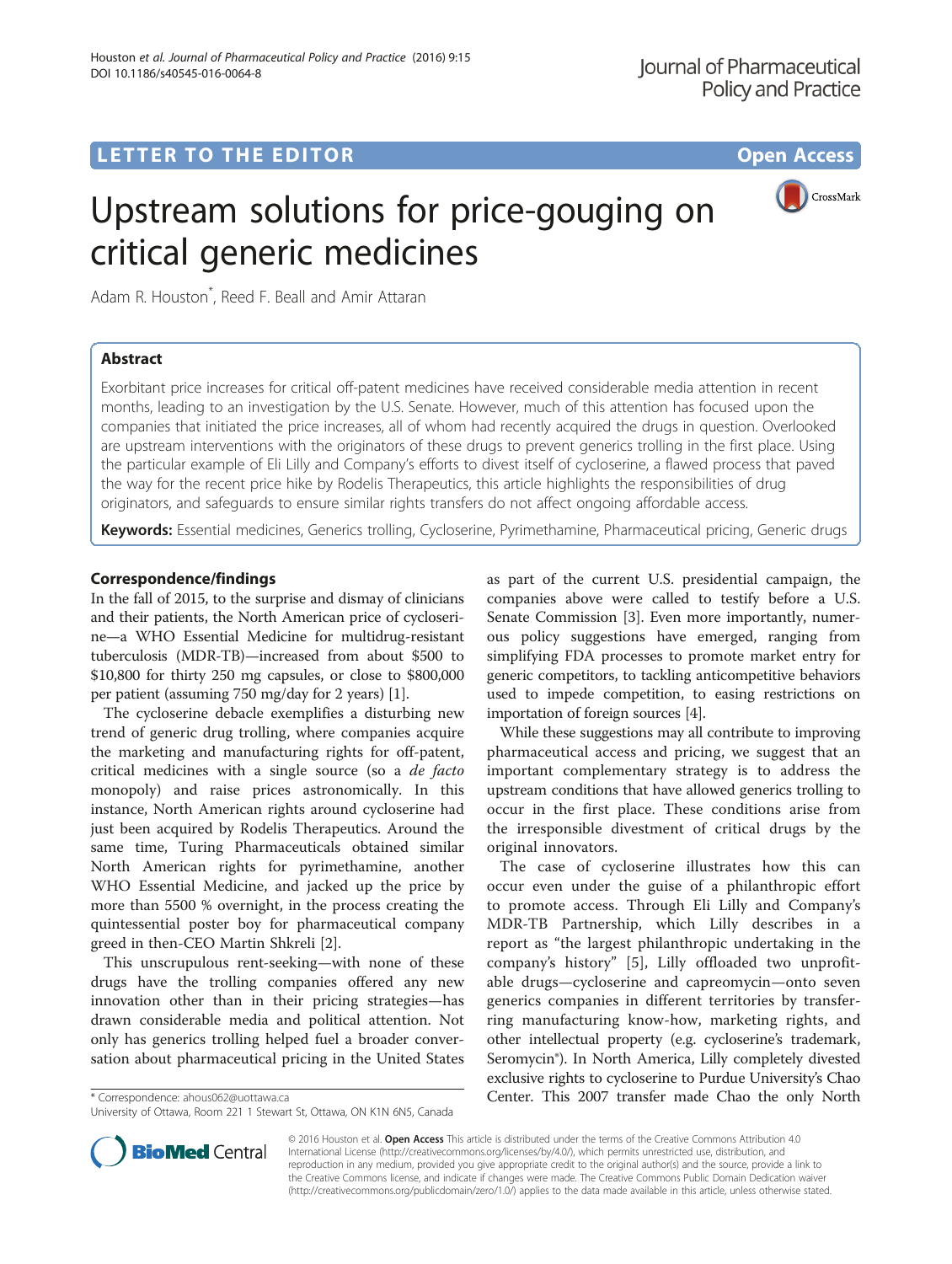American supplier until August 2015, when Chao unexpectedly re-transferred cycloserine to Rodelis. Rodelis promptly hiked its price twenty-fold. Protests ensued, by us and others, until Chao announced on September 21, 2015 that it had regained the rights to cycloserine and would reduce the price to \$1050—a bittersweet outcome, given this is still double their original price from the month before [[6\]](#page-2-0).

A similar pattern—divestment, multiple changes in ownership, and ultimately massive price-hikes after being acquired by trolls—occurred for GlaxoSmithKline's (GSK) pyrimethamine (Daraprim®), although GSK's divestment held no pretense of philanthropy. Yet while Andrew Witty, CEO of GSK, criticized Turing's price increase, he failed to acknowledge that it was GSK's divestment from this drug that allowed Turing to acquire it in the first place [[7](#page-2-0)]. Ultimately, these divestments have taken place with insufficient measures in place to ensure continued, affordable access. They impose no price ceilings or other conditions for the future, but instead relinquish control over pricing and access decisions, freeing the successor companies to price-gouge at will.

In 2001, the average price Lilly charged for cycloserine in high-income countries was \$3.38 per capsule—a very far cry from the \$35 they cost from the Chao Center, let alone the \$360 that Rodelis briefly charged in North America [\[8](#page-2-0)]. Pity the unfortunate patients in the Canadian and U.S. markets, for whom "the largest philanthropic undertaking in [Lilly's] history" has resulted in prices that seem decidedly misanthropic. Lilly does not deny this problem, and writes, in the same report noted above, "that current prices for MDR-TB medicines are now, in some cases, higher than they were when Lilly's was subsidizing the price. However, while prices have not fallen in all cases for patients, the cost of production has fallen as a result of technology transfer." In short, patients might pay more, but it is costing the manufacturers less.

We asked Lilly why it gave the successor companies unlimited discretion over cycloserine pricing. In responses to us and the New York Times, Lilly answered that antitrust rules prohibited it having downstream control over cycloserine's price. It is not clear what rule Lilly is referring to, particularly given that common sense also opposes this idea: Lilly's decision to stop selling and earning revenue off cycloserine made it a mere bystander in that market, and therefore unlikely to be guilty of criminally rigging the market (in favor of consumers, no less).

We believe that Lilly and other drug companies that choose to relieve themselves of manufacturing responsibilities for an important medicine need to do so in an ethical and responsible manner. Responsibility to one's invention and to public health each require companies to plan thoughtfully for what will happen to their product after they no longer manufacture it. Indeed, the decision to stop manufacturing a crucial drug, even one serving only a small market, should itself be carefully considered. It is certainly not unreasonable to expect that corporate good citizenry should encompass continuing to ensure access to vital legacy drugs serving a critical market. In an era where "Big Pharma" is increasingly used as a pejorative, it also makes good sense for drug originators to embrace, rather than discard, important legacy drugs. Highlighting a product worthy of being deemed an "essential medicine" is something that could only improve public perceptions—provided it comes with commitments to affordable, ongoing access.

Should a company wish to license other manufacturers to lighten the financial burden of serving the market, that is entirely acceptable, but it is our view that originator suppliers remain ethically bound to ensure a stable, safe, and adequate supply. If they choose to divest, companies should at the very least include some form of enduring price ceiling (there are many options) in any agreement that transfers marketing rights to a generics company, lest that successor, or as has frequently been the case the successor's successors, abuse their discretion to price-gouge patients. It also makes good sense to be mindful of the size of relevant markets when dividing such rights between multiple parties internationally to help ensure the sustainability of the transfer; it seems obvious that carving off a tiny market—like North America—to a manufacturer without any track record and few if any other products in its portfolio would almost inevitably have to result in higher prices. Indeed, this is why merely calling for increased domestic competition is an overly simplistic approach. The vulnerability that generics trolls exploit is that the previous manufacturer is seeking to disavow themselves of production responsibilities precisely because it is not sufficiently profitable, even as a sole-supplier; in the above cases, this has been true not only for the originator but also for the initial successor rights-holder. The market for these drugs is frequently too small to sustain multiple suppliers or promote competition at the national or regional level.

Thus, maintaining access to important legacy drugs serving crucial patient markets, not simply the bottom line, should form a part of corporate responsibility and ethics. Nevertheless, circumstances may still warrant some degree of market intervention by governments, even before a troll has taken advantage of the situation. Drug manufacturers in the United States are currently required to notify the government of the discontinuance or interruption in the production of life-saving drugs [\[9](#page-2-0)]. Foreign importation has been permitted in response to such shortages. Such a principle, including foreign importation when necessary, could be expanded to ensure that any divestment of a critical drug not have a detrimental